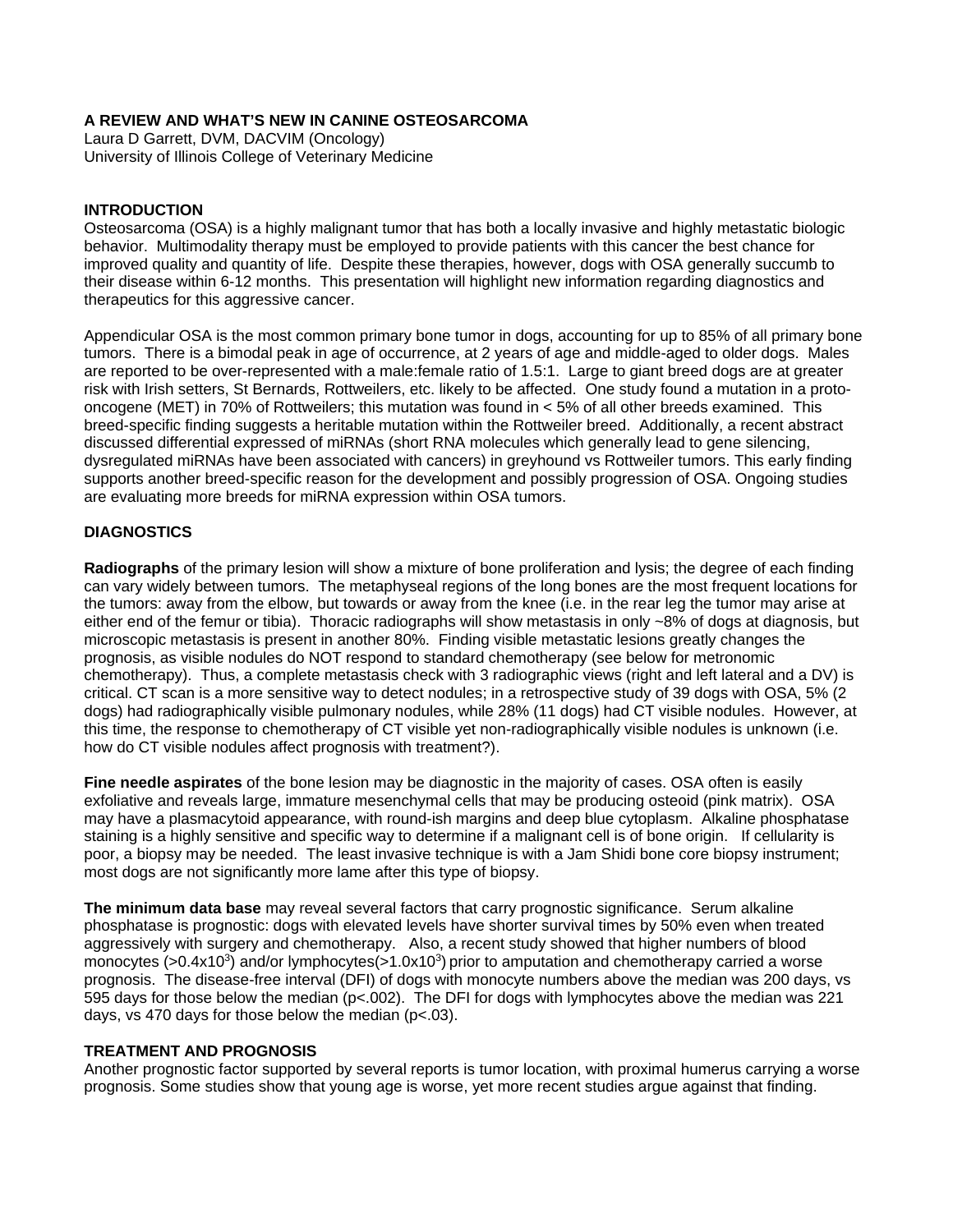### **DEFINITIVE THERAPY**

The treatment option associated with the longest disease control and overall survival times is surgical amputation followed by 4 to 6 doses of a platinum based chemotherapy drug (cisplatin or carboplatin). A recent study showed no improvement in outcome in dogs receiving 6 doses of carboplatin vs 4 doses. Doxorubicin may also be used; it may be slightly less effective. With amputation alone, median survival times (MST) range from 4-6 months; chemotherapy post-surgery will extend that to 10-12 months. While combination chemotherapy would seem to offer benefits over single-agent treatments, no studies to date have shown strong support for the use of combination chemotherapy. MST with such combinations remain similar to single agent treatments, and toxicities are higher. As an alternative to amputation for local tumor control, limb salvage surgery, which remove the tumor but spare the limb, can be effective for tumors at the distal radius. Good candidates for limb salvage are dogs with the tumor confined to the bone (minimal extension into adjacent soft tissue) and involving less than 50% of the bone length.

High dose radiation (~36 Gy total) extremely precisely delivered to the tumor in 1-3 doses can be used with a curative intent and is a type of limb-salvage procedure. Such high dose radiation is termed stereotactic radiosurgery (SRS) when the treatment is given all in 1 dose, and stereotactic radiotherapy when given in 2-3 doses. SRS was reported in 2004 in 11 dogs with good clinical results and minimal side effects. Pathologic fracture occurred in 4 dogs and was surgically stabilized. The MST was 363 days. Results from the use of SRT and adjuvant carboplatin chemotherapy from over 50 treated dogs were recently discussed at a national meeting. Most of the dogs received the radiation in 3 doses. The clinical responses were good to excellent. MST was 275 days (range 66-723). Most of the dogs died of metastatic disease. Pathologic fracture was seen in only 16% of cases, and the researchers have identified factors found in the imaging of the tumor that correlate with increased potential for fracture. In these cases, prophylactic surgical stabilization immediately after the final radiation dose is being offered. One advantage to SRT limb salvage over surgical limb salvage is the ability to treat tumors in sites other than the distal radius.

#### **IMMUNOTHERAPY**

Immunotherapy using L-MTP-PE, a liposome-encapsulated immunostimulant derived from a bacterial cell wall, increased survival time to a median of 14.5 months when used after amputation and 4 doses of cisplatin. This drug, known as mifamurtide, is approved in Europe. It has been used in trial situations recently in the USA in people with metastatic OSA; L-MTP-PE may one day be approved in the United States and be available for purchase in the US in the future.

### **PALLIATIVE THERAPY**

#### **Pain Medications**

Pain medications alone are generally not very effective at controlling bone pain. Combinations of a nonsteroidal antiinflammatory drug, tramadol, and gabapentin may provide increased comfort for some amount of time. These drugs are often used in conjunction with radiation (RT).

#### **Radiation**

One of the most effective palliative treatments is coarse (8Gy per dose) doses of RT given weekly for 3-4 total doses. A recent paper showed good benefits in dogs receiving 2 doses of RT given daily on sequential days. Following RT, improved function can occur in up to 75% of patients. Interestingly, while dogs treated with amputation alone succumb to pulmonary metastasis at a median of 3-5 months, dogs treated only with palliative RT are typically free of pulmonary metastasis at the point at which they succumb to local pain, also at roughly 4 months. Studies have shown that the primary OSA tumor secretes anti-angiogenic factors that are likely involved with the suppression of growth of metastatic lesions. Thus, chemotherapy may not have a role in disease control in dogs treated palliatively with the tumor not removed. Studies assessing the palliative benefits of adjuvant chemotherapy in addition to palliative radiation show varied results, with the majority of papers not showing improved pain control or survival in the dogs that received chemotherapy and RT vs RT alone.

<sup>153</sup>Samarium-EDTMP (Quadramet™), a therapeutic radionuclide, is well tolerated and provides pain relief in the majority of dogs treated for appendicular OSA . One advantage of this type of radiation is that it is systemically administered, and thus can treat multiple bone lesions at once. This potential is of more critical relevance in humans, who often have diffuse boney metastasis with cancers of the prostate and breast. However, in the rare